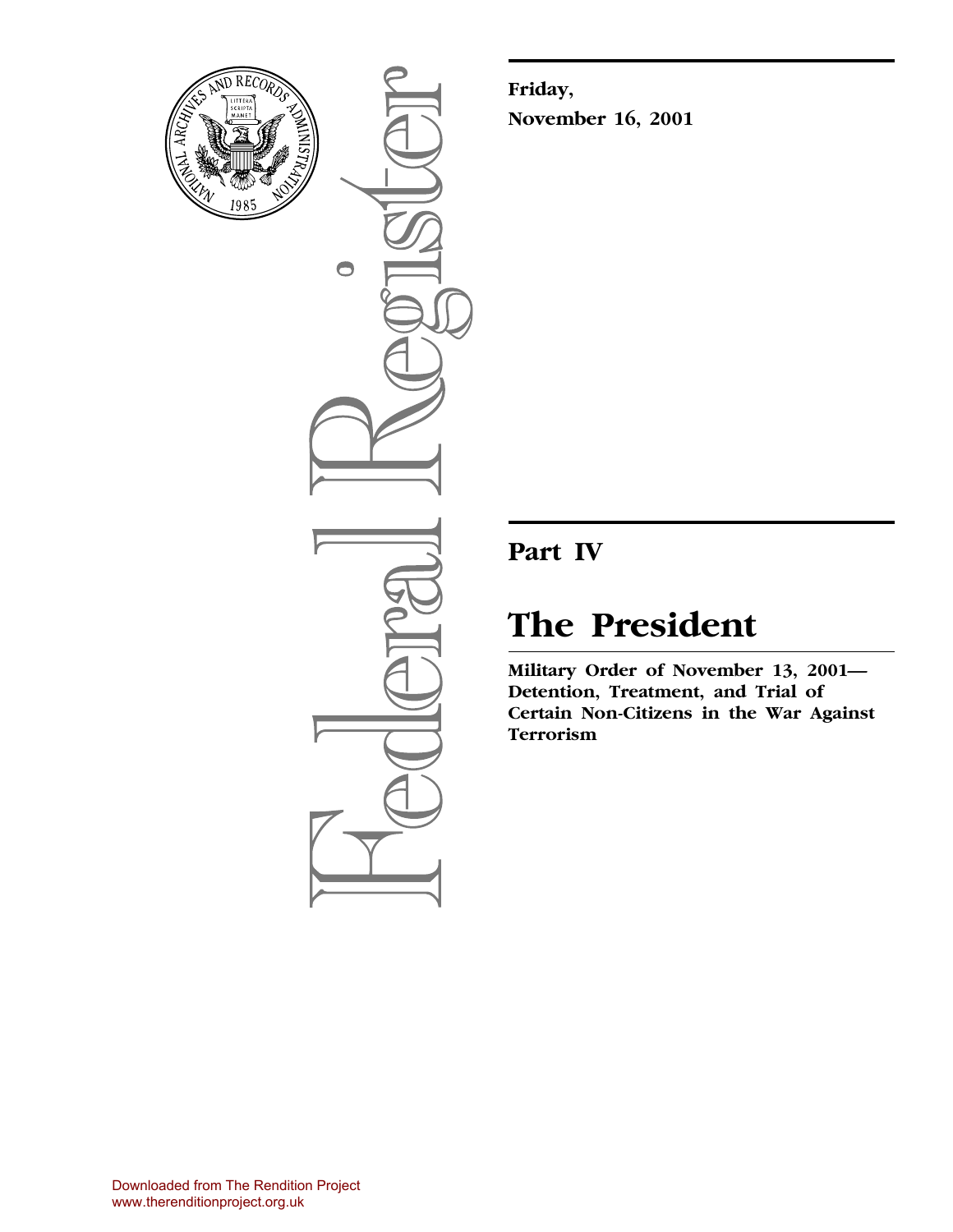Downloaded from The Rendition Project www.therenditionproject.org.uk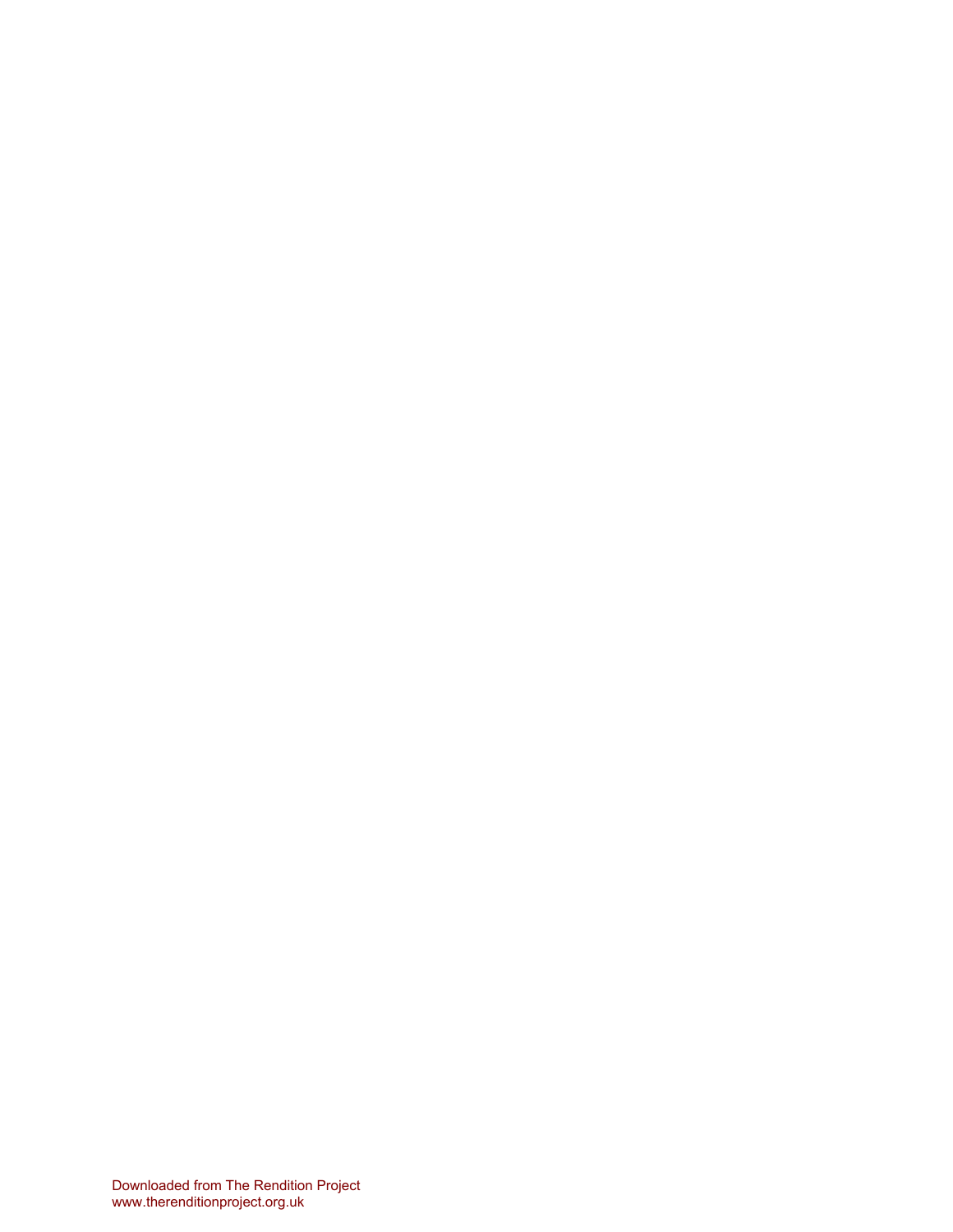### **Presidential Documents**

Vol. 66, No. 222

Friday, November 16, 2001

www.therenditionproject.org.uk

### **Title 3— The President Military Order of November 13, 2001 Detention, Treatment, and Trial of Certain Non-Citizens in the War Against Terrorism** By the authority vested in me as President and as Commander in Chief of the Armed Forces of the United States by the Constitution and the laws of the United States of America, including the Authorization for Use of Military Force Joint Resolution (Public Law 107–40, 115 Stat. 224) and sections 821 and 836 of title 10, United States Code, it is hereby ordered as follows: **Section 1.** *Findings.* (a) International terrorists, including members of al Qaida, have carried out attacks on United States diplomatic and military personnel and facilities abroad and on citizens and property within the United States on a scale that has created a state of armed conflict that requires the use of the United States Armed Forces. (b) In light of grave acts of terrorism and threats of terrorism, including the terrorist attacks on September 11, 2001, on the headquarters of the United States Department of Defense in the national capital region, on the World Trade Center in New York, and on civilian aircraft such as in Pennsylvania, I proclaimed a national emergency on September 14, 2001 (Proc. 7463, Declaration of National Emergency by Reason of Certain Terrorist Attacks). (c) Individuals acting alone and in concert involved in international terrorism possess both the capability and the intention to undertake further terrorist attacks against the United States that, if not detected and prevented, will cause mass deaths, mass injuries, and massive destruction of property, and may place at risk the continuity of the operations of the United States Government. (d) The ability of the United States to protect the United States and its citizens, and to help its allies and other cooperating nations protect their nations and their citizens, from such further terrorist attacks depends in significant part upon using the United States Armed Forces to identify terrorists and those who support them, to disrupt their activities, and to eliminate their ability to conduct or support such attacks. (e) To protect the United States and its citizens, and for the effective conduct of military operations and prevention of terrorist attacks, it is necessary for individuals subject to this order pursuant to section 2 hereof to be detained, and, when tried, to be tried for violations of the laws of war and other applicable laws by military tribunals. (f) Given the danger to the safety of the United States and the nature of international terrorism, and to the extent provided by and under this order, I find consistent with section 836 of title 10, United States Code, that it is not practicable to apply in military commissions under this order the principles of law and the rules of evidence generally recognized in the trial of criminal cases in the United States district courts. (g) Having fully considered the magnitude of the potential deaths, injuries, and property destruction that would result from potential acts of terrorism against the United States, and the probability that such acts will occur, I have determined that an extraordinary emergency exists for national defense Downloaded from The Rendition Project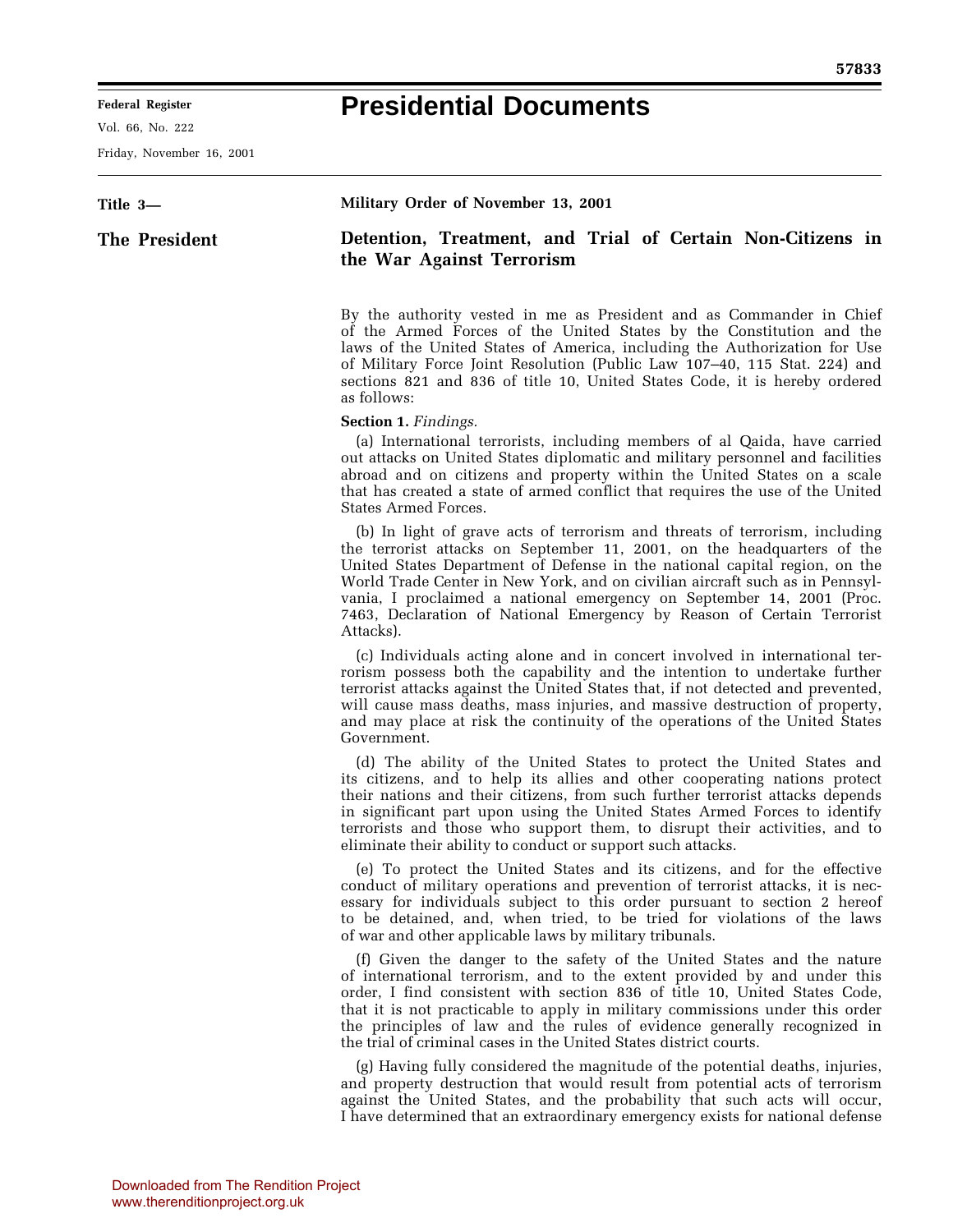purposes, that this emergency constitutes an urgent and compelling government interest, and that issuance of this order is necessary to meet the emergency.

**Sec. 2.** *Definition and Policy.*

(a) The term ''individual subject to this order'' shall mean any individual who is not a United States citizen with respect to whom I determine from time to time in writing that:

(1) there is reason to believe that such individual, at the relevant times, (i) is or was a member of the organization known as al Qaida;

(ii) has engaged in, aided or abetted, or conspired to commit, acts of international terrorism, or acts in preparation therefor, that have caused, threaten to cause, or have as their aim to cause, injury to or adverse effects on the United States, its citizens, national security, foreign policy, or economy; or

(iii) has knowingly harbored one or more individuals described in subparagraphs (i) or (ii) of subsection 2(a)(1) of this order; and

(2) it is in the interest of the United States that such individual be subject to this order.

(b) It is the policy of the United States that the Secretary of Defense shall take all necessary measures to ensure that any individual subject to this order is detained in accordance with section 3, and, if the individual is to be tried, that such individual is tried only in accordance with section 4.

(c) It is further the policy of the United States that any individual subject to this order who is not already under the control of the Secretary of Defense but who is under the control of any other officer or agent of the United States or any State shall, upon delivery of a copy of such written determination to such officer or agent, forthwith be placed under the control of the Secretary of Defense.

**Sec. 3.** *Detention Authority of the Secretary of Defense.* Any individual subject to this order shall be —

(a) detained at an appropriate location designated by the Secretary of Defense outside or within the United States;

(b) treated humanely, without any adverse distinction based on race, color, religion, gender, birth, wealth, or any similar criteria;

(c) afforded adequate food, drinking water, shelter, clothing, and medical treatment;

(d) allowed the free exercise of religion consistent with the requirements of such detention; and

(e) detained in accordance with such other conditions as the Secretary of Defense may prescribe.

**Sec. 4.** *Authority of the Secretary of Defense Regarding Trials of Individuals Subject to this Order.*

(a) Any individual subject to this order shall, when tried, be tried by military commission for any and all offenses triable by military commission that such individual is alleged to have committed, and may be punished in accordance with the penalties provided under applicable law, including life imprisonment or death.

(b) As a military function and in light of the findings in section 1, including subsection (f) thereof, the Secretary of Defense shall issue such orders and regulations, including orders for the appointment of one or more military commissions, as may be necessary to carry out subsection (a) of this section.

(c) Orders and regulations issued under subsection (b) of this section shall include, but not be limited to, rules for the conduct of the proceedings of military commissions, including pretrial, trial, and post-trial procedures, modes of proof, issuance of process, and qualifications of attorneys, which shall at a minimum provide for—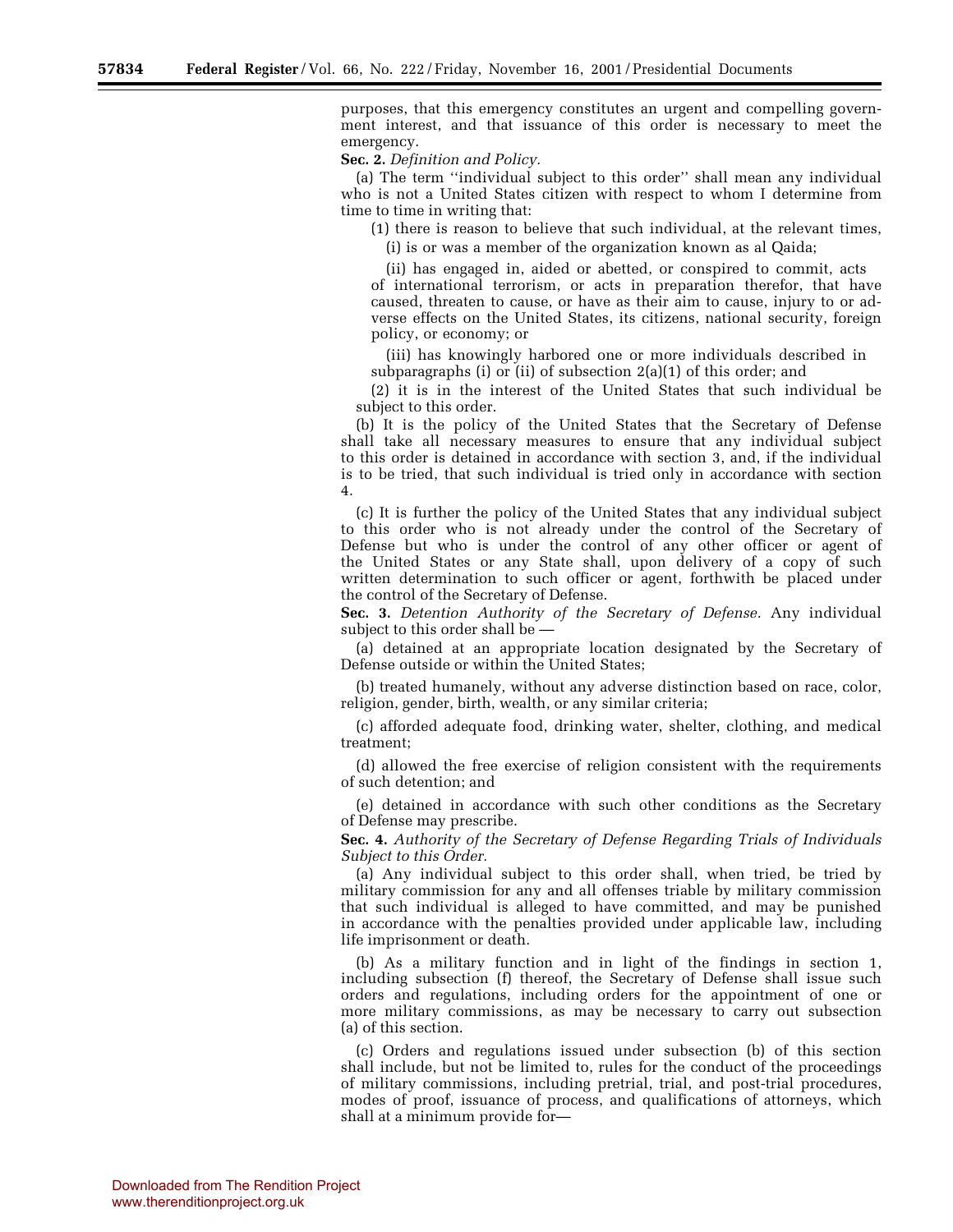(1) military commissions to sit at any time and any place, consistent with such guidance regarding time and place as the Secretary of Defense may provide;

(2) a full and fair trial, with the military commission sitting as the triers of both fact and law;

(3) admission of such evidence as would, in the opinion of the presiding officer of the military commission (or instead, if any other member of the commission so requests at the time the presiding officer renders that opinion, the opinion of the commission rendered at that time by a majority of the commission), have probative value to a reasonable person;

(4) in a manner consistent with the protection of information classified or classifiable under Executive Order 12958 of April 17, 1995, as amended, or any successor Executive Order, protected by statute or rule from unauthorized disclosure, or otherwise protected by law, (A) the handling of, admission into evidence of, and access to materials and information, and (B) the conduct, closure of, and access to proceedings;

(5) conduct of the prosecution by one or more attorneys designated by the Secretary of Defense and conduct of the defense by attorneys for the individual subject to this order;

(6) conviction only upon the concurrence of two-thirds of the members of the commission present at the time of the vote, a majority being present;

(7) sentencing only upon the concurrence of two-thirds of the members of the commission present at the time of the vote, a majority being present; and

(8) submission of the record of the trial, including any conviction or sentence, for review and final decision by me or by the Secretary of Defense if so designated by me for that purpose.

**Sec. 5.** *Obligation of Other Agencies to Assist the Secretary of Defense.*

Departments, agencies, entities, and officers of the United States shall, to the maximum extent permitted by law, provide to the Secretary of Defense such assistance as he may request to implement this order.

#### **Sec. 6.** *Additional Authorities of the Secretary of Defense.*

(a) As a military function and in light of the findings in section 1, the Secretary of Defense shall issue such orders and regulations as may be necessary to carry out any of the provisions of this order.

(b) The Secretary of Defense may perform any of his functions or duties, and may exercise any of the powers provided to him under this order (other than under section  $4(c)(8)$  hereof) in accordance with section 113(d) of title 10, United States Code.

**Sec. 7.** *Relationship to Other Law and Forums.*

(a) Nothing in this order shall be construed to—

(1) authorize the disclosure of state secrets to any person not otherwise authorized to have access to them;

(2) limit the authority of the President as Commander in Chief of the Armed Forces or the power of the President to grant reprieves and pardons; or

(3) limit the lawful authority of the Secretary of Defense, any military commander, or any other officer or agent of the United States or of any State to detain or try any person who is not an individual subject to this order.

(b) With respect to any individual subject to this order—

(1) military tribunals shall have exclusive jurisdiction with respect to offenses by the individual; and

(2) the individual shall not be privileged to seek any remedy or maintain any proceeding, directly or indirectly, or to have any such remedy or